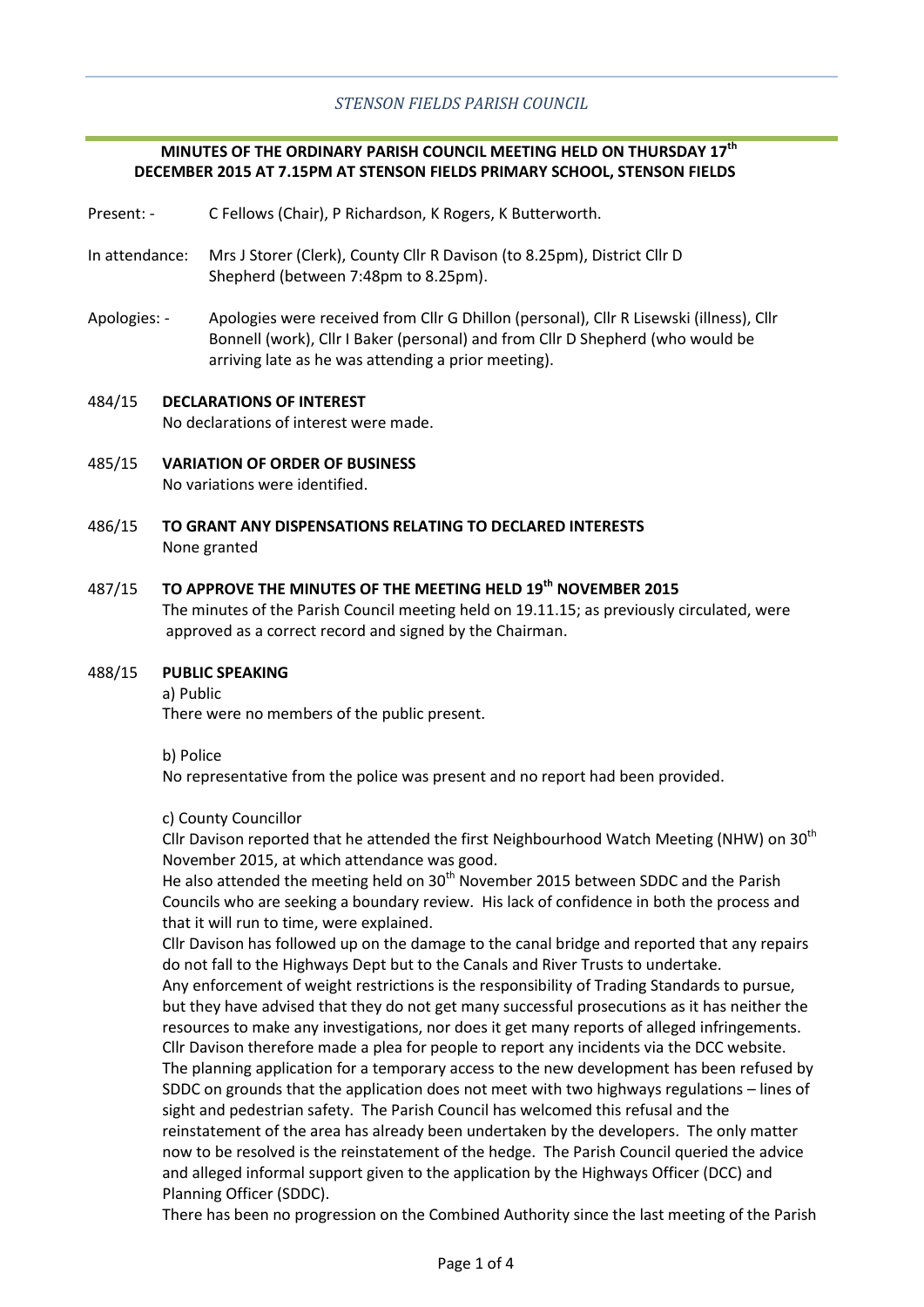## Council.

The residents at the end of Arleston Lane have complained of anti social behaviour occurring and have requested that action is taken to prevent any further incidents; possibly by limiting the access to the lane. Examples of limited and gated access to various local roads and how similar restrictions operated were cited.

Parish Councillors commented that the Lane is regularly used and expressed their unhappiness about any proposal to restrict access. Cllr Davison requested that the proposal of restricted access is considered further by the Parish Council and for any reasons objecting to restrictions or in fact any alternative suggestions to ease the situation for the residents, are given at the next Parish Council meeting.

Cllr Davison made enquiries about the extension at the school and how he has been informed that there are limited places for local children to attend this primary school. A discussion about the current availability of school places, both for primary and secondary schools took place, along with how the number of places have lagged behind the housing developments taking place. Cllr Davison agreed to make further enquiries about the number of children who can obtain a place at the primary school and how many go to other schools; this information will be brought back to a future Parish Council meeting.

# 7:48pm Cllr Shepherd arrived

A discussion about weight limits in the south of the parish and beyond took place. It was thought that there is no weight limit in force on the canal bridge and as there was some uncertainty, investigations will take place to see what limits are in force and where. Cllr Davison offered to make efforts to have weight limits installed in areas that are thought to require them.

# d) District Councillor

Cllr Shepherd reiterated that the NHW meeting was good and that three persons have volunteered to be coordinators.

The Planning Inspector has heard all information and evidence relating to Part 1 of the LDP and has accepted that the area adjacent to Ladybank Road has been included in the LDP Part 1.

Cllr Shepherd reported that he has held a follow up meeting on  $15<sup>th</sup>$  December with District Cllrs and Mr F McArdle (CEO – SDDC) about the proposal for boundary changes. Cllr Shepherd provided information as to what was agreed at the meeting on 30<sup>th</sup> November and that he is now awaiting confirmation from Mr McArdle of the details agreed.

Cllr Shepherd has issued Terms of Reference for the Planning Working Party and is awaiting for them to be reviewed by the Legal Dept (SDDC) before setting any meeting dates.

Cllr Shepherd has also taken up the matter of the churned grass verge (Min 475/15b). Cllr Shepherd reported that he is still pursing the proposal for a bus shelter on Stenson Road and at a site meeting, has requested that the decision on the siting of any bus shelter should take into account the possibility that a pedestrian crossing being installed at a later date. The Chair reported that there had been an accident at this area, whereby someone leaving the bus was knocked over by a passing car; it was thought that no serious injuries were sustained.

8:25pm Cllrs Davison and Shepherd left the meeting.

e) Members declaring an interest No declarations were made.

- 489/15 **TO DETERMINE WHICH ITEMS IF ANY TO BE TAKEN WITH THE PUBLIC EXCLUDED** No items were deemed necessary to be taken with the public excluded.
- 490/15 **CHAIRMAN'S ANNOUNCEMENTS AND REPORTS** No report was provided.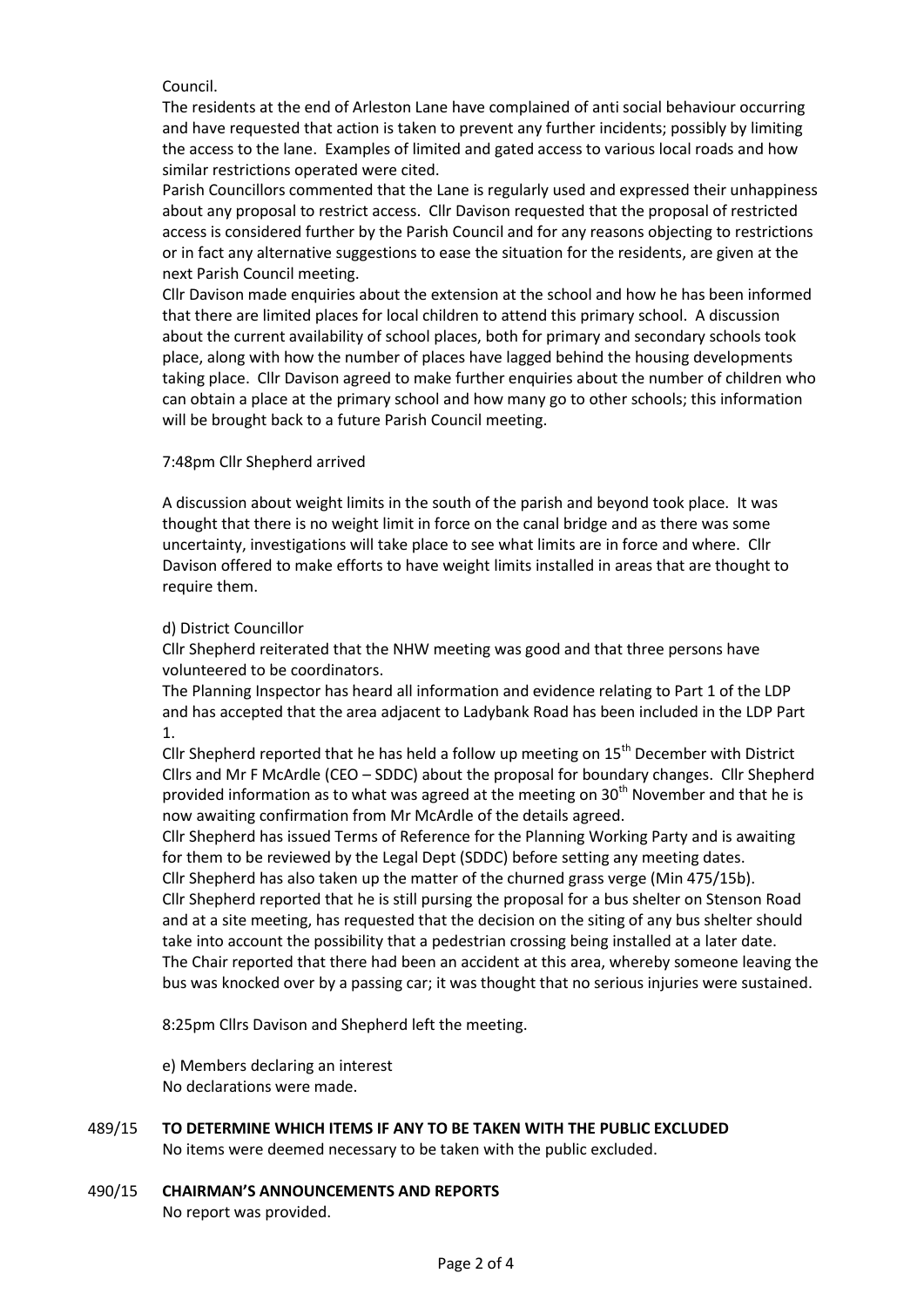### 491/15 **CLERK'S REPORT**

The Clerk's report had been previously circulated to all Councillors. Min 478/15a) - the hedge has not been cleared and insulation and polystyrene is still visible. **RESOLVED the Clerk was asked to chase the developers to clear the rubbish. (Action: Clerk).**

#### 492/15 **CORRESPONDENCE**

- 1. DALC various circulars
- 2. SDDC Public Spaces Protection Order consultation (deadline  $1^{st}$  February 2016)
- 3. DALC Invitation for nominees for the SDDC Standards Committee
- 4. DALC Advice on the new audit procurement for 2016/17
- 5. DCC Posters to be displayed about Child Sexual exploitation
- 6. DCC reply to reports on highways matters

All items of correspondence was noted. No actions are to be taken on any item.

#### 493/15 **FINANCE**

a) Accounts for payment

| Payee & Description                    |        |
|----------------------------------------|--------|
| December salary payments               | 550.50 |
| Biffa – waste collection               | 299.52 |
| DCC - room hire                        | 167.59 |
| Mrs J Storer - expenses                | 35.00  |
| Cllr Fellows - chair's allowance       | 25.69  |
| Mrs J Storer - Use of home for Council | 168.64 |
|                                        |        |

b) To consider any amendments to the Risk Assessments There were no amendments made to the risk assessments

#### 494/15 **PLANNING**

Applications None received

Decisions None

## Planning Committee meeting

9 2015 0948 – the creation of a temporary vehicular access to plots 476-499 on land off Stenson Road, Stenson Fields

#### 495/15 **POLICE ISSUES/ SPEED LIMITS/ ROAD SAFETY**

- a) Cllrs all agreed that there is still a major problem with speeding vehicles in the area, although no further action was agreed to be taken.
- b) Consideration was given to the request to limit access to Arleston Lane. Whilst Cllrs were sympathetic to the problems being experienced by residents, Cllrs all agreed that they were against any idea of closing the road. It was noted that no evidence has been presented of the alleged anti social behaviour. The item was noted and will be considered before the next meeting when discussion and proposals can be discussed in depth.
- c) Cllr Butterworth reported on an incident whereby persons who appeared to be window cleaners had been suspected of attempting to gain entry to a property.

#### 496/15 **SAXONGATE**

Concerns were raised that the balancing pond is getting deep and about the fear of drowning